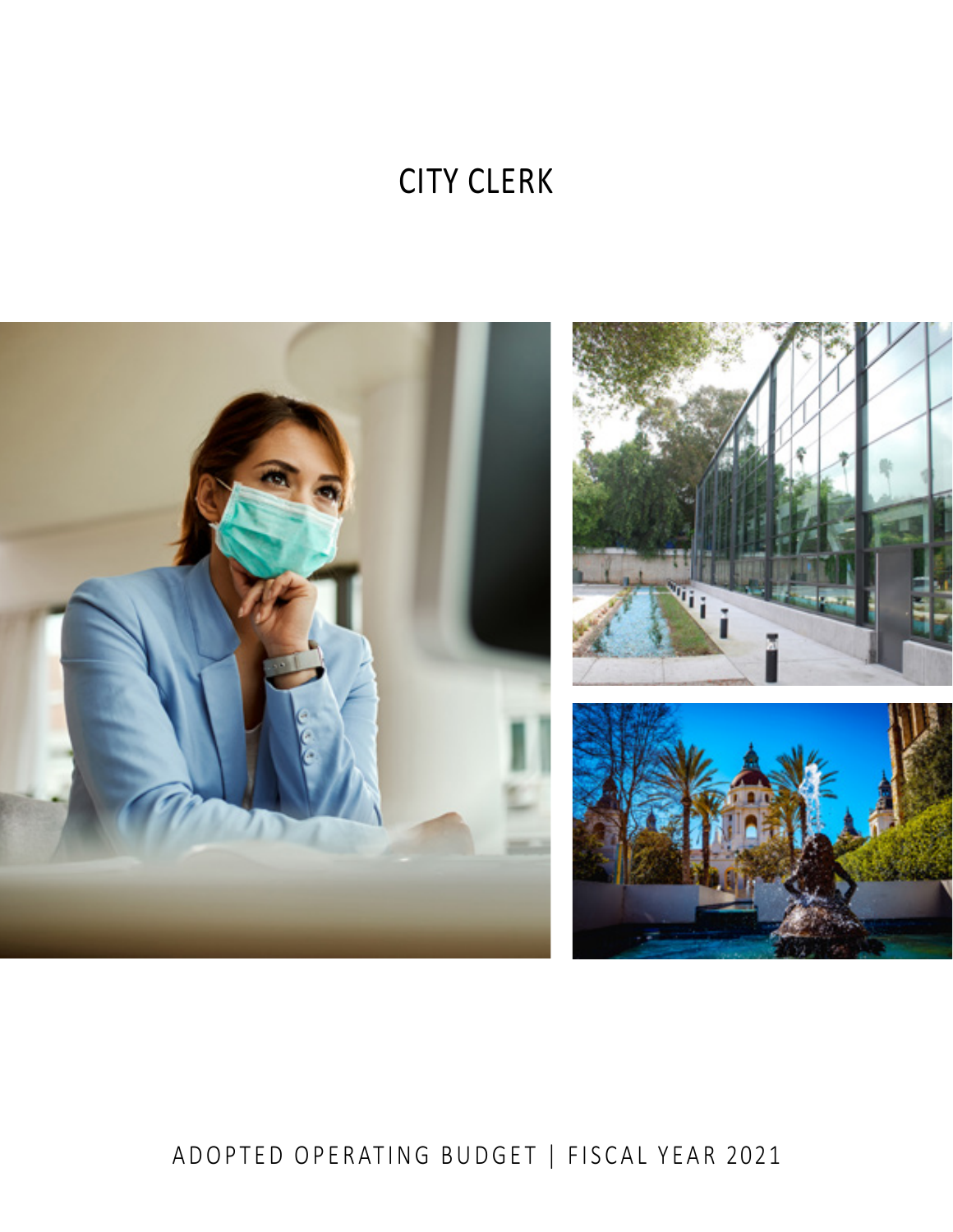

● Official Records Filing/Retrieval

● Research

● Contract Processing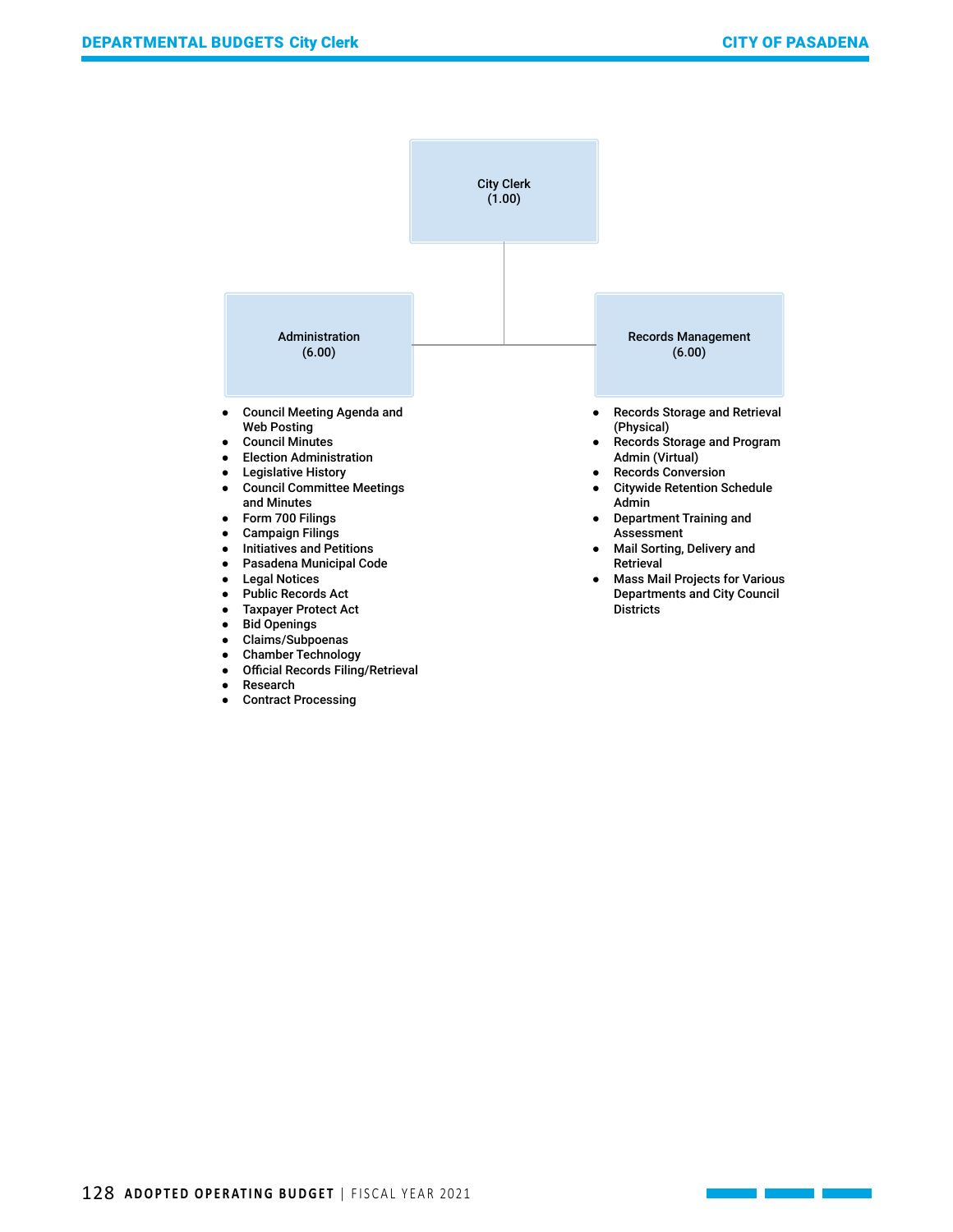# **MISSION STATEMENT**

To ensure the City's elections and legislative processes are open and public by providing a link between citizens and government through the dissemination of information; and to ensure the preservation and integrity of official records that are stored and maintained for legal and business purposes.

#### **PROGRAM DESCRIPTION**

The City Clerk's Department is responsible for the preparation and distribution of City Council agendas and minutes; maintaining accurate records and the legislative history of City Council actions; ensuring the safe keeping and storage of the City's official records and archives; enabling and assisting with record retrieval and legislative research for City departments and the public; administering centralized processing of all legal notices; administering and maintaining filings of campaign finance and economic interest statements; administering local elections for the City Council and Pasadena Unified School District Board of Education; overseeing the City's centralized Records Management Program, Records Center and the City's electronic imaging and archival system; and providing mail services to City departments.

# **DEPARTMENTAL RELATIONSHIP TO CITY COUNCIL GOALS**

#### **Maintain fiscal responsibility and stability**

The City Clerk's Department, in support of the Council's goal of "creating a more effective, cost-efficient government," will continue to convert documents/records into the citywide virtual record center. This provides for faster and more efficient ways to retrieve and research information in an electronic format. Weekly City Council meeting agendas, accompanying agenda reports and recaps of City Council meeting actions are provided on the Internet giving greater accessibility for the public, media, and City departments. The Department will continue to concentrate on promoting greater use of imaging and electronic storage of records by providing support and maintenance services to its customer departments.

# **FISCAL YEAR 2020 ACCOMPLISHMENTS**

**Service State** 

During FY 2020, the Official Records Division provided staff support for City Council regular, special, and joint meetings, and four Council standing committees; provided legislative research services to City departments and the public; prepared election information for the City's Primary Nominating Election on March 3, 2020 for the Office of Mayor (with four qualified candidates), City Council Districts 1, 2 (four qualified candidates), 4 (four qualified candidates), and 6 (three qualified candidates); worked with Los Angeles County Registrar-Recorder/County Clerk staff to identify and secure 24 Voter Center locations in Pasadena (the City Clerk's Office was responsible for adding nine additional sites to the number of locations available in the Pasadena area); coordinated voter registration and voter education activities held in Pasadena including the facilitation of a Voter's Choice Act/Vote Center Informational Community Meeting held at the Pasadena Convention Center in January 2019 in collaboration with the Los Angeles County Registrar-Recorder/County Clerk and Armenian National Committee of America (ANCA); processed a failed recall effort in Council District 5; processed a proponent driven initiative measure to amend Measure CC provisions; working together with the Mayor, City Manager, Public Information Officer, and the Director of Library Services and Information, organized the City's 2020 Census Outreach efforts, brought together community leaders and trusted community messengers to lead the Pasadena Complete Count Committee, participated in dozens of community events to provide 2020 Census outreach and information, including participation in the Latino Heritage Parade and Festival, Black History Parade, and Mayor's State of the City event; and administered state-required Statement of Economic Interest and Campaign Finance disclosure filings for 700 individual filers and more than two dozen campaign and political action committees.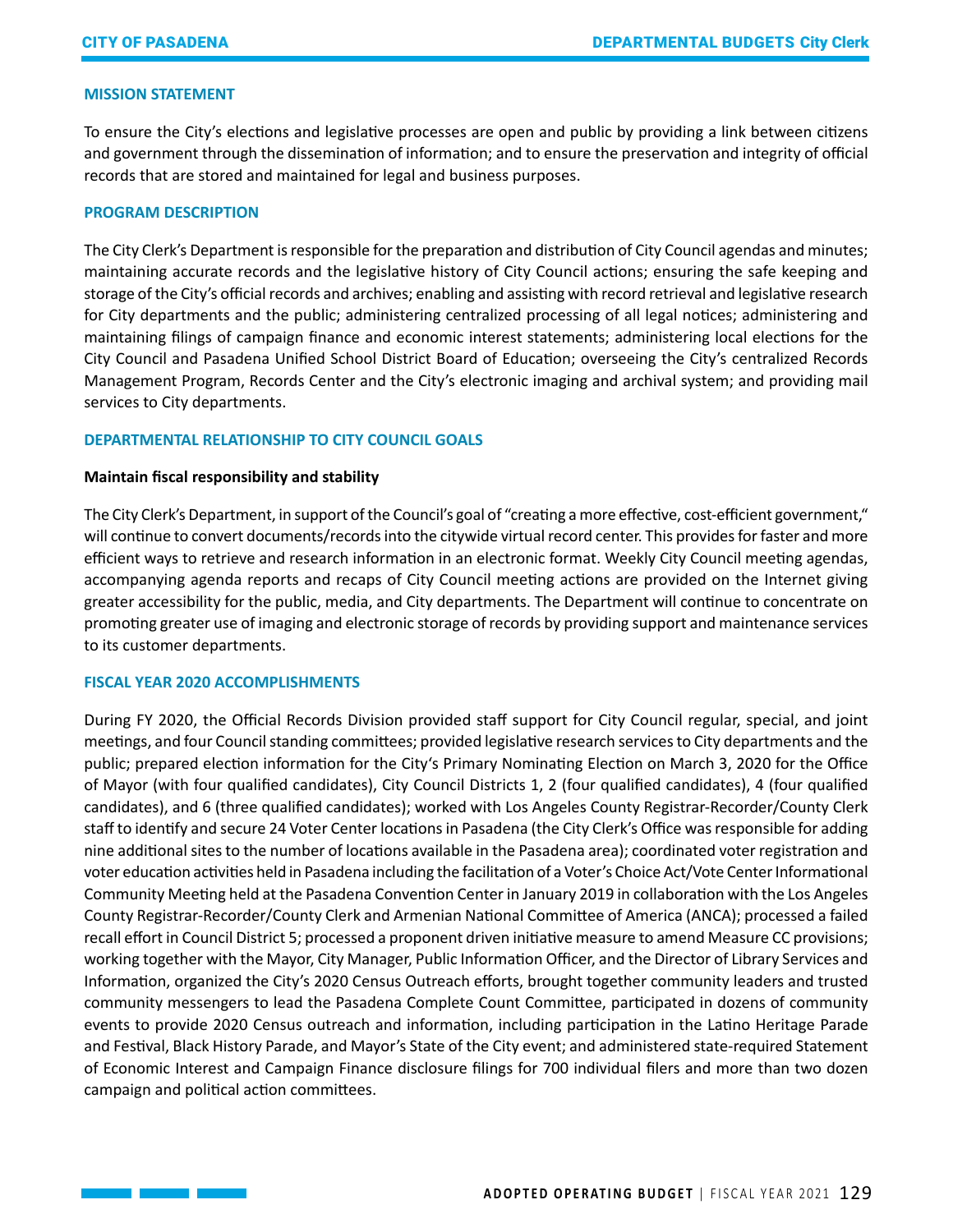In FY 2020, the Records Management Division imported and archived over 40,000 Human Resources, Emergency Medical Service Records, City Manager and Commission Minutes, Rebate Forms, and other departmental records into the ECMS application. These record conversions from paper to digital format and the regular destruction of records (where such records met legal retention requirements) resulted in a net reduction of the physical Records Center holding by 203 cartons, helping to avoid storage and facility cost increases and freeing up 304 cubic feet of space.

The Records Manager and staff continued collaborative work with the Department of Information and Technology on the implementation and expansion of the Enterprise Content Management System (ECMS). Work has continued with the Planning Department to assist in the conversion of their Questys Records to the EnerGov Land Management System in the near future. It is anticipated that the remaining records will be converted by the end of FY 2020. The Records Management staff is managing the Citywide Scanning contract, and has coordinated the conversion of 49,000 records from paper to electronic format, facilitating the City's transition to electronic content to increase accessibility and efficient archival of City records. Under this contract Records Management has helped departments including the Police Department (35,016 cases) Department of Transportation (2,072 Traffic Collision Reports) and an additional 10,000 (Planning Permits, Files, Building Permits, Plans, and Occupancy Inspection).

In FY 2020, the Mail Services Division continued its core function of providing mail services to all City departments, having processed approximately 1,100,000 pieces of mail and totaling over \$500,000 worth of postage through the City's mailroom by the end of the fiscal year. Services provided by the Division include, addressing, inserting, creating IMAP address lists, and preparation of bulk mailers. Mail Staff completed 215,000 mailings for the seven Council Districts. The Parking Division's Annual Preferential parking mailer of 15,000 mail pieces were scheduled once more to go out with a cost savings of \$4,247. In addition, staff is responsible for inserting 30,000 business licenses, 603,908 utility bills for the Pasadena Water and Power Department, and 76,900 parking citations.

Fiscal Year 2020 continued to see a rise in community-focused mailers from the Health, Fire, Police and Planning departments. However, there was a decrease in mailers due to the COVID -19 pandemic beginning in March 2020. City operations were limited and community meetings were cancelled for the months of March and April due to social distancing requirements. Mail Services staff continued to provide operations for the City being designated as essential services for communication purposes.

# **FISCAL YEAR 2021 ADOPTED BUDGET**

#### **Operating Budget**

The FY 2021 Adopted Budget of \$3,358,853 is \$47,022 (1.3 percent) more than the FY 2020 Revised Budget, which can be attributed to additional appropriations of \$75,000 for anticipated City election expenses offset by \$22,000 reduction in record storage rent costs, \$71,729 of increased personnel costs, and \$5,746 of increased Internal Service Charges.

#### **Personnel**

A total of 13.00 FTEs are included in the FY 2021 Adopted Budget, which is the same as FY 2020 Revised Budget.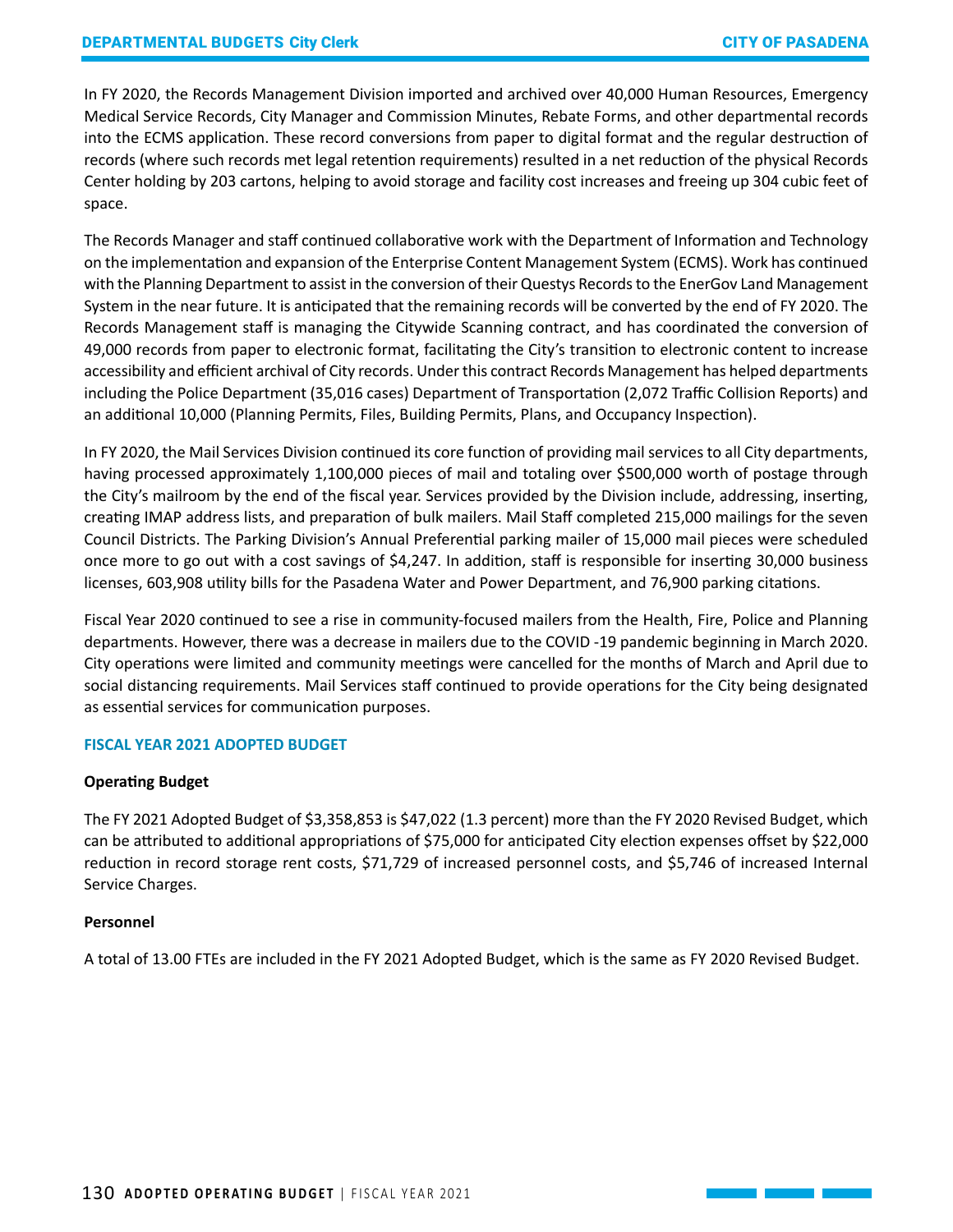# **FUTURE OUTLOOK**

The City Clerk's Office will be focused on the completion of the 2020 Census effort, which includes identifying creative ways to organize and conduct community outreach and education efforts while under Safer at Home COVID-19 orders. City Clerk staff will also begin preparation for administering the nomination period for the Pasadena Unified School District Board of Education, and ensuring the accurate preparation of ballot materials for the November 3, 2020 General Election. The upcoming election will include a run-off election for the Office of Mayor, a potential ballot measure, and previously mentioned Board of Education General Election for PUSD Districts 2, 4, and 6. The City Clerk's Office will work with RR/CC's Office to advocate for improvements, and where appropriate, support election operations and coordination efforts of the County. The goal being to improve the overall voting experience in Pasadena. Other election-related activities will be to assist PUSD Board of Education candidates as they navigate the nomination process, and continue to disseminate important election information to Pasadena voters. In addition, the City Clerk's Office will begin preparations in advance of the City's Decennial Redistricting effort that will begin in January 2021 following the release of 2020 Census data.

Mail Staff will be bidding out for replacement of the existing Mail Room Equipment lease which terminates at the end of FY 2020. The Division will be presenting the winning bid to City Council before the end of the fiscal year in order to begin a new five year lease starting July 1, 2020. It is anticipated that equipment replacement costs will be slightly higher than years past but will have sufficient funds in the budget with funding included in the FY 2021 Adopted Budget. The FY 2021 Adopted Budget will also include funds to acquire new records center carton tracking software to replace the outdated and no longer supported Accutrac System.